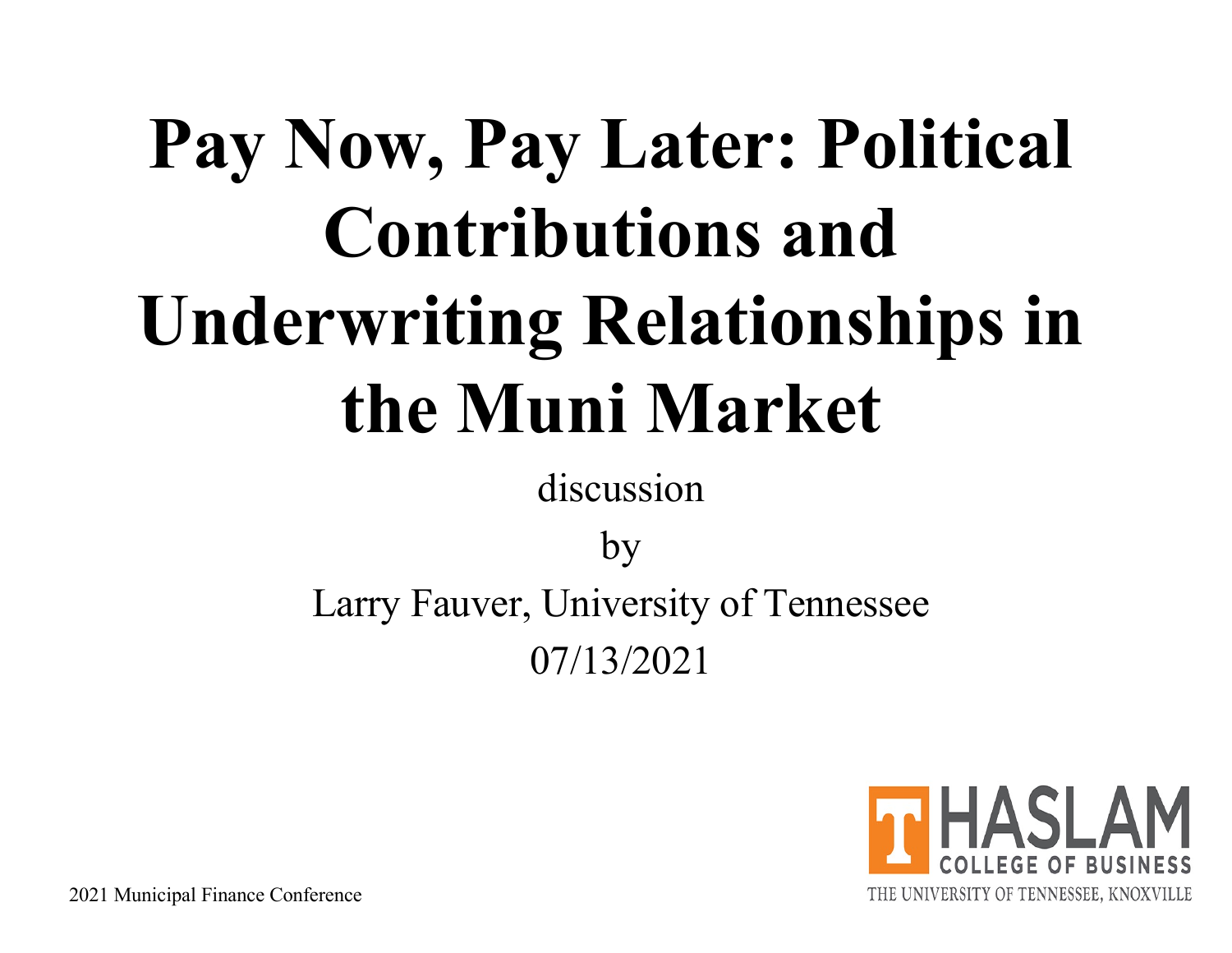### Summary

The authors examine if political contributions made by municipal bond underwriters in negotiated bids leads to future underwriting business. Looking at a sample from 1999-2013 (post Rule G-37), the authors conclude that multiple small donations and large donations leads to an increase in future business. Given the restrictions on large donations from Rule G-37, there is a two-year gap on receiving this future business. Most of the evidence is associated with contributions to winning candidates in elections. Further, the authors show that regional underwriters choose to donate through multi-small donations, whereas national underwriters make large donations in high growth states. Not surprisingly, underwriters contribute in areas where they already have a strong presence.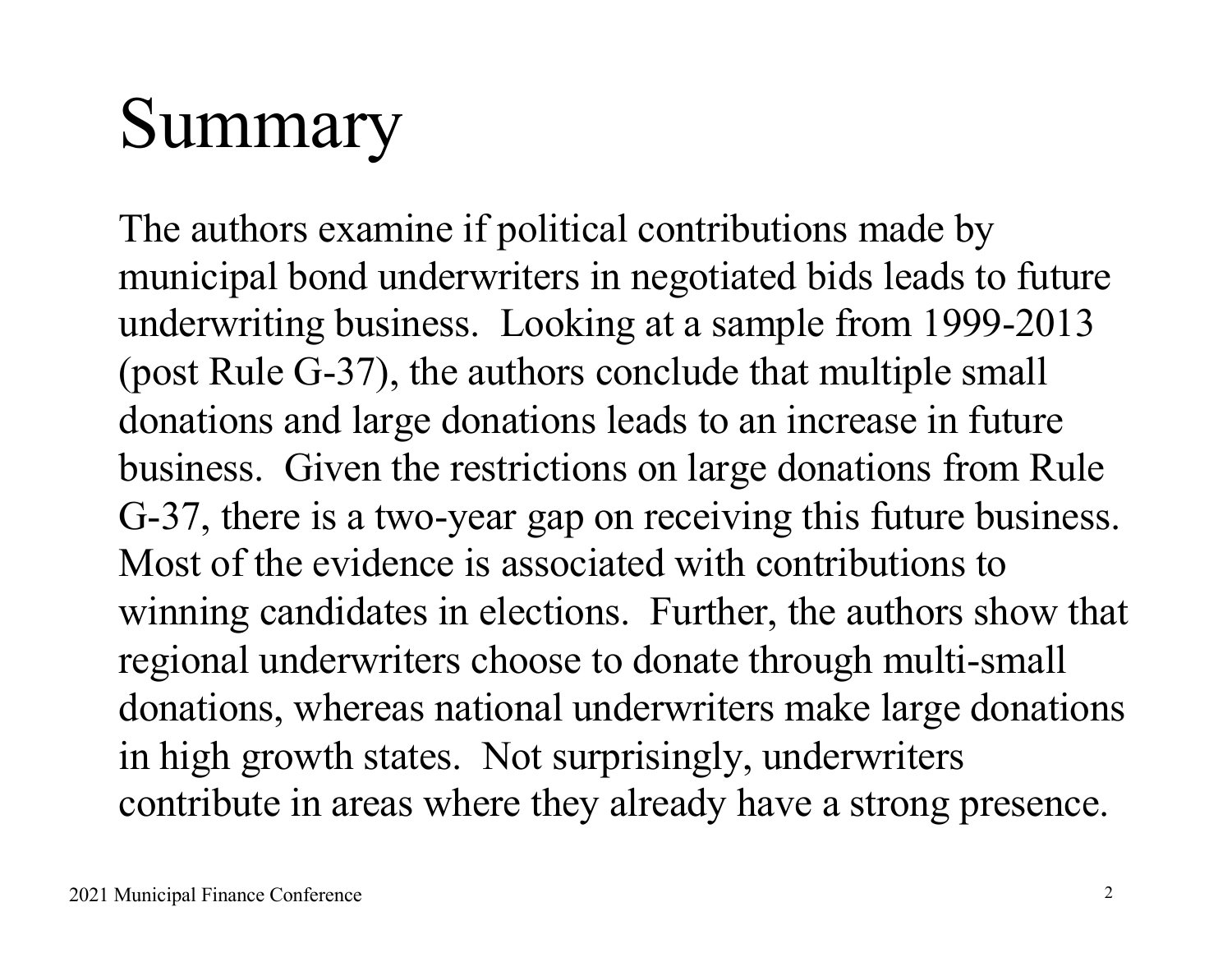### Let me tell you what I liked ……

- 1. that it's an interesting topic
- 2. that the authors do a thorough job in examining the topic
- 3. that it addresses causality
- 4. that the questions/answers are important to investors and the market at large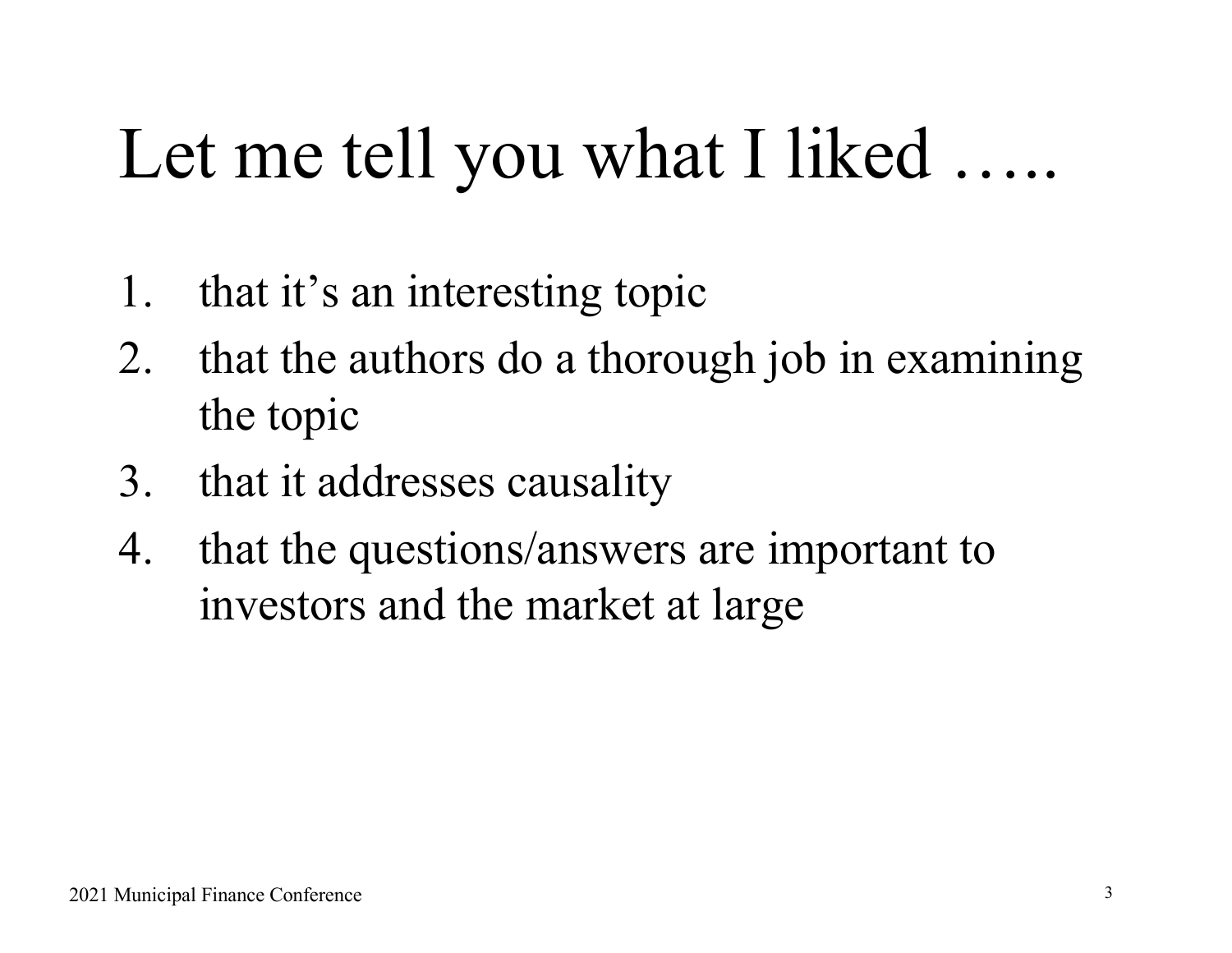## Thoughts/Questions I have

- 1. Why is it important/relevant to study this topic? What additional benefit do we gain from the study other than underwriters gain business because of their connections? So, does this have an impact on the cost of the bonds? Do taxpayers pay more because of these connections?
- 2. This is related to my point above but is this an efficient arrangement between the underwriters and the municipalities? Is there some expertise that is gained by using a certain underwriter? Are some deals more complicated?
- 3. A bit more on the contribution is also needed. Again, this is related to my two previous points.
- 4. Inherent issues with a long-term event study (related to the two-year delay of gaining business)?
- 5. Pin down the channel a bit more. These economic magnitudes are huge, yet the dollar contributions are seemingly low. Difficult to make sense of the results.
- 6. Discussion on political ideologies mentioned in the paper. Can the authors explore this a bit more. Is this why we see these results?
- 7. Discuss the sample a bit more. How many instances do underwriters contribute to different candidates? Do they always stick with the same political party?
- 8. Who has authority over which deals are negotiated? Does this vary based upon contributions?
- 9. Why exclude underwriters that never contribute (footnote 19)?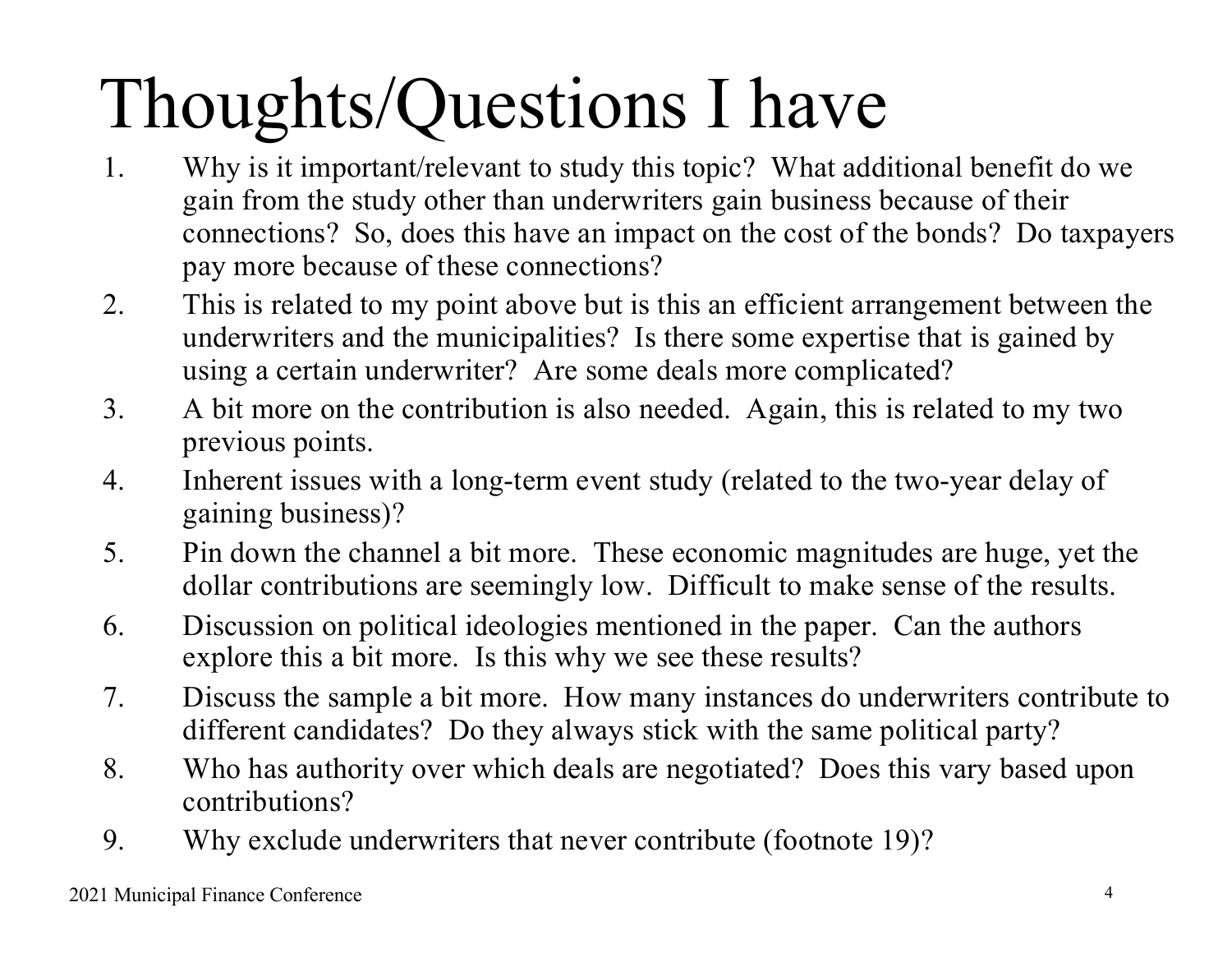#### But wait, there's more

- 10. Explain a bit more on how the election outcome analyses handles endogeneity concerns.
- 11. Do the underwriters gain even more market share after their "candidates" are elected?
- 12. Disclose the number of observations throughout the paper (e.g., on page 24 when examining the multinomial logit).
- 13. Can the authors dig a bit deeper on why the negative coefficients in Table, Specification 3 occur?
- 14. Figure 1 shows huge jumps in market share for the underwriters. Is this concentrated only a few of the underwriters in the sample?
- 15. Why don't the observations add up in Table 2, Panel A? Specifically, *All donation* compared to the rest of the donations. I get 701 observations for the rest of the donation categories compared to 595 for *All donation*.
- 16. Why the major differences in sample size across the tables? It appears that the comparisons across the tables are with different samples and it's not clear where/why the sample varies. For example, Table 4 has 5,969 observations. I don't see where that number comes from.